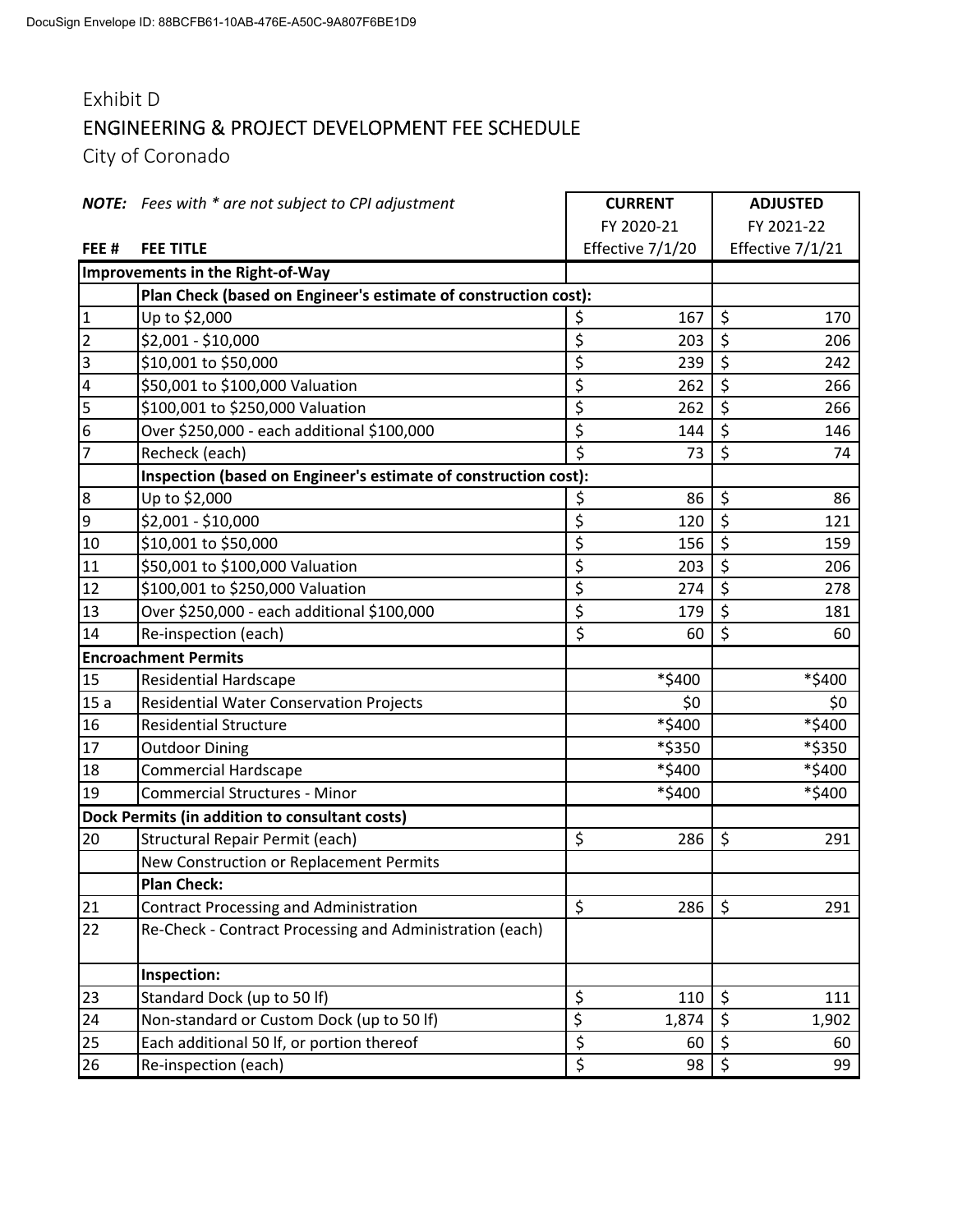## Exhibit D ENGINEERING & PROJECT DEVELOPMENT FEE SCHEDULE

City of Coronado

|                      | <b>NOTE:</b> Fees with * are not subject to CPI adjustment                                          | <b>CURRENT</b>   | <b>ADJUSTED</b>  |  |
|----------------------|-----------------------------------------------------------------------------------------------------|------------------|------------------|--|
|                      |                                                                                                     | FY 2020-21       | FY 2021-22       |  |
| FEE#                 | <b>FEE TITLE</b>                                                                                    | Effective 7/1/20 | Effective 7/1/21 |  |
|                      | Review of Required Studies (in addition to consultant costs)                                        |                  |                  |  |
| 27                   | Traffic Study - Review of Private Project Study                                                     | *\$1,000 Deposit | *\$1,000 Deposit |  |
| 28                   | Seismic Review - Review of Geologist Study or Peer Review<br>Analysis                               | *\$5,000 Deposit | *\$5,000 Deposit |  |
|                      | <b>De-Watering Permit</b>                                                                           |                  |                  |  |
| 29                   | Project Permit (City Administration and Monitoring)                                                 | \$<br>322        | $\zeta$<br>327   |  |
| <b>Other Permits</b> |                                                                                                     |                  |                  |  |
| 30                   | Abandonments                                                                                        | \$<br>690        | \$<br>700        |  |
| 31                   | <b>Grading Plan Check</b>                                                                           | \$<br>382        | \$<br>388        |  |
|                      | Parcel/Tract Maps (in addition to consultant costs)                                                 |                  |                  |  |
| 32                   | <b>Contract Processing and Administration</b>                                                       | \$<br>215        | \$<br>219        |  |
| 33                   | Re-Check - Contract Processing and Administration (each)                                            | \$<br>120        | \$<br>121        |  |
|                      | <b>Other Inspection Fees</b>                                                                        |                  |                  |  |
| 34                   | Inspections outside of normal business hours - Per Hour<br>(two hour minimum)                       | \$<br>109        | \$<br>110        |  |
| 35                   | Re-inspection fees assessed under provisions of Building<br>Code Section 108.8 - Per Hour           | \$<br>109        | $\zeta$<br>110   |  |
| 36                   | Inspections for which no fee is specifically indicated - Per<br>Hour (minimum charge one-half hour) | \$<br>109        | \$<br>110        |  |
| 37                   | Additional plan review required by changes, additions or<br>revisions to plans - Per Hour           | \$<br>109        | \$<br>110        |  |